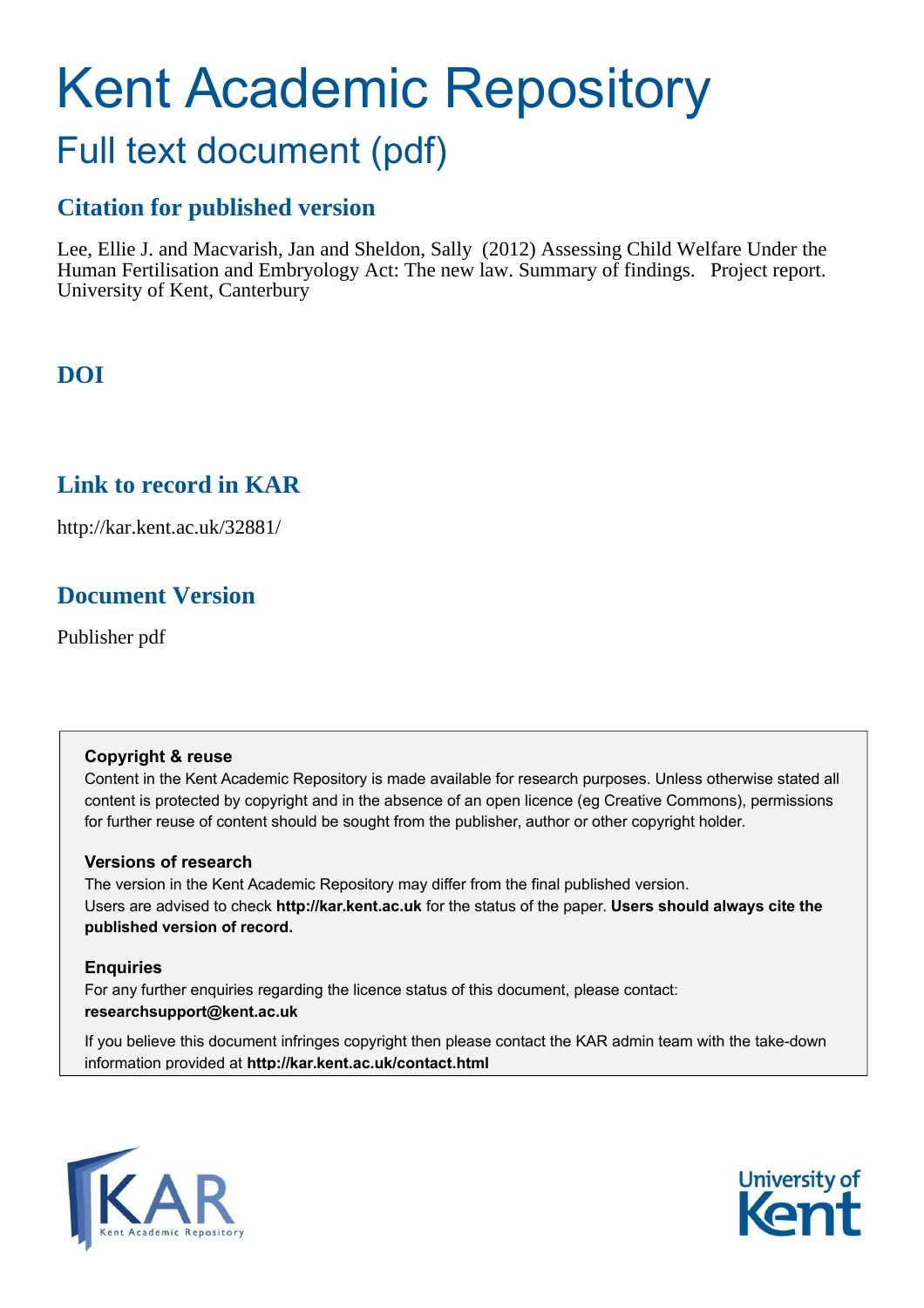



# ASSESSING CHILD WELFARE UNDER IH) HUMAN FERTILISATION AND EMBRYOLOGY ACT: THE NEW LAW

*Summary of findings September 2012*

Dr Ellie Lee Reader, School of Social Policy, Sociology and Social Research, and Director, Centre for Parenting Culture Studies, University of Kent

Dr Jan Macvarish Research Fellow, Centre for Health Services Studies, University of Kent

Professor Sally Sheldon Kent Law School, University of Kent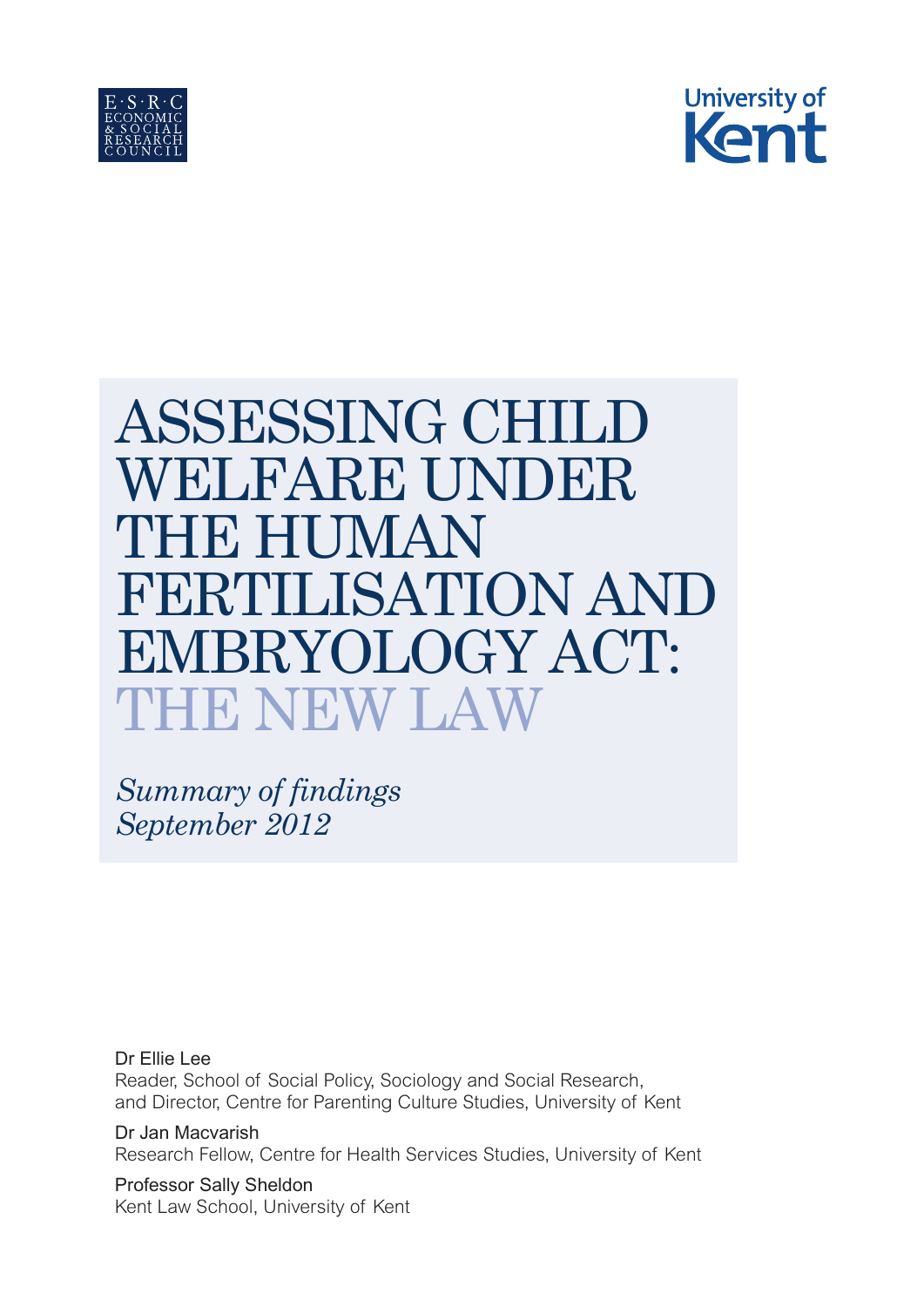# BACKGROUND AND METHODOLOGY

**In 1990 the Human Fertilisation and Embryology (HFE) Act introduced an extensive legal framework for all research and treatment using human embryos in the UK. One short section of this Act placed on assisted conception services an obligation to assess 'the welfare of the child' (WOC) who may be born as a result of treatment pre-conception. This part of the HFE Act became the subject of research and debate in the subsequent years.**

Central to the issues raised was the notion that certain patient groups were unfairly denied access to treatment since, by law, clinics were obliged to take into account 'the need for a father' when making welfare assessments. This (and other) criticism of welfare assessments informed a process of legal and regulatory reform, leading to changes in the late 2000s to both statute law and to the Human Fertilisation and Embryology Authority's (HFEA) Code of Practice (COP). The former reform, highly controversially, entailed the replacement of the demand that clinics take into account 'the need for a father' when making welfare assessments with the obligation that they consider 'the need for supportive parenting'.

This study, conducted by staff at the University of Kent and guided by an Advisory Group of experts in the field of assisted conception, sought to provide the first major assessment of welfare of the child (WOC) assessments under the new regulatory framework. The project combined original empirical research with library-based study and received approval from the Kent University Research Ethics Committee, from Oxfordshire REC B NHS Research Ethics Committee and, in line with NHS policy, from relevant Primary Care Trust Research and Development offices.

- We considered successive iterations of the HFEA's COP, to trace the evolution of the welfare assessment, and analysed the published documentation surrounding the 2008 reform to the HFE Act.
- We reviewed previously published studies, mainly from the 1990s, that investigated the process by which clinicians made welfare of the child assessments.
- We conducted face-to-face interviews with (on average) three members of staff with different roles at 20 clinics in the UK (around one quarter of the total number of clinics), generating a set of interviews of a sufficient size to represent reliable, detailed data. The interviews found out about how clinic staff understand and apply the new welfare of the child guidance and, in the light of just under two years' experience of the new system, assessed their views on the advantages and disadvantages of the new procedures.
- Our analysis compared what clinic staff told us about the effect of the new law with the stated aims of law and policy-makers.

#### **Acknowledgements**

We would like to thank the Economic and Social Research Council for funding this piece of research (Research Council Number ES/I017607/1), and offer special thanks to all clinic staff who took part in the study.

Thanks also to the Advisory Group for their very valuable input right through the research process: Eric Blyth (Professor of Social Work, University of Huddersfield), Gillian Douglas (Professor of Law, Cardiff University), Geraldine Hartshorne (Professorial Fellow, Warwick Medical School), Kirsty Horsey (Lecturer, Kent Law School), Jennie Hunt (Senior Infertility Counsellor, Hammersmith Hospital), Clare Lewis-Jones (Infertility Network UK), Sarah Norcross (Progress Educational Trust), John Parsons (former lead consultant at the Assisted Conception Unit, Kings College Hospital, London) and Alan Thornhill (Scientific Director, The London Bridge Fertility, Gynaecology and Genetics Centre). Thanks to Jennie Bristow for editorial assistance, to the transcribers in CHSS, and to Ferhana Hashem for additional analysis.

For further information about the study, including a more detailed account of the findings, contact Dr Ellie Lee: E.J.Lee@kent.ac.uk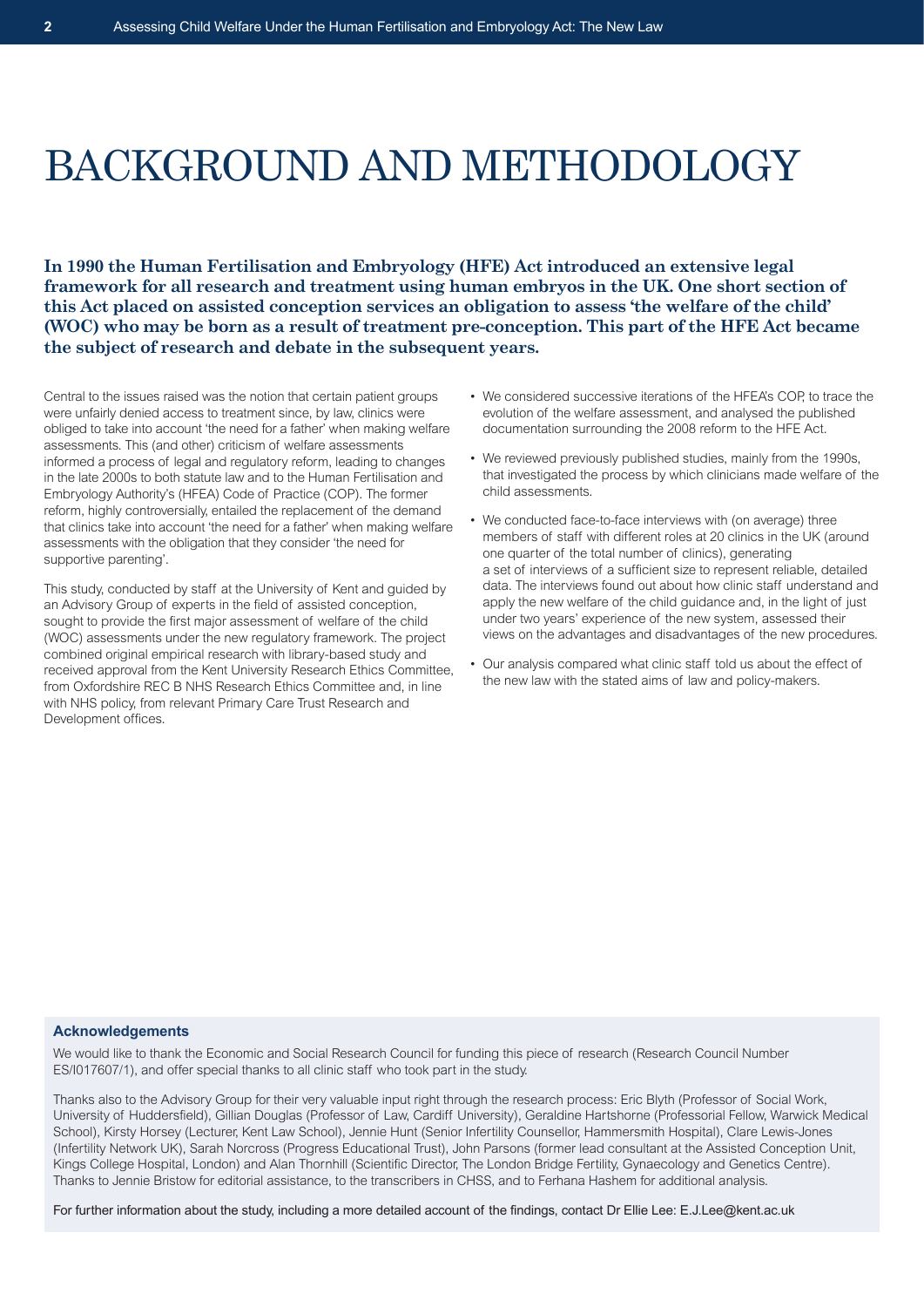# KEY FINDINGS

- **1** Changes to the law, and more especially to the HFEA's Code of Practice (COP), constitute a shift to a more liberalised approach to regulation.
- **2** The HFEA's new 'risk assessment' process is generally perceived by staff to be an improvement on previous procedures, although despite the time spent discussing the welfare of the child (WOC) clause during the reform process, the new law appears to have had a relatively limited impact on clinics' previous practice.
- **3** The number of prospective patients deemed to raise 'welfare of the child concerns' remains small; very few indeed are subject to further investigation and even fewer are denied treatment.
- **4** Staff report struggling to work out how to resolve the small number of 'difficult cases' they experience.
- **5** Staff report variation in, and some concerns about, the role and place of counsellors and counselling in WOC assessments.
- **6** A low number of formal WOC cases co-exists with widespread concern about the 'welfare of the child'. This concern was expressed in the following three main ways:
	- A *bifurcation* in attitudes towards lesbian patients, and single female patients, was detected by the research; lesbian couples were represented often as 'ideal patients', while concerns were expressed about single women's motivations for having a child, their ability materially to support a child, and the strength of their support networks of family and friends;
	- The patient *group* most frequently discussed as requiring different treatment was donor gamete recipients and the view seemed to prevail that the law requires these patients to be treated differently;
	- A view that the vast majority of patients are 'normal' co-exists with a sense that 'you can never know' or 'you can never prove it'; the spectre of the paedophile shapes perceptions, as a person hardly ever encountered but whose threat nevertheless creates a powerful rationale for pre-emptive action.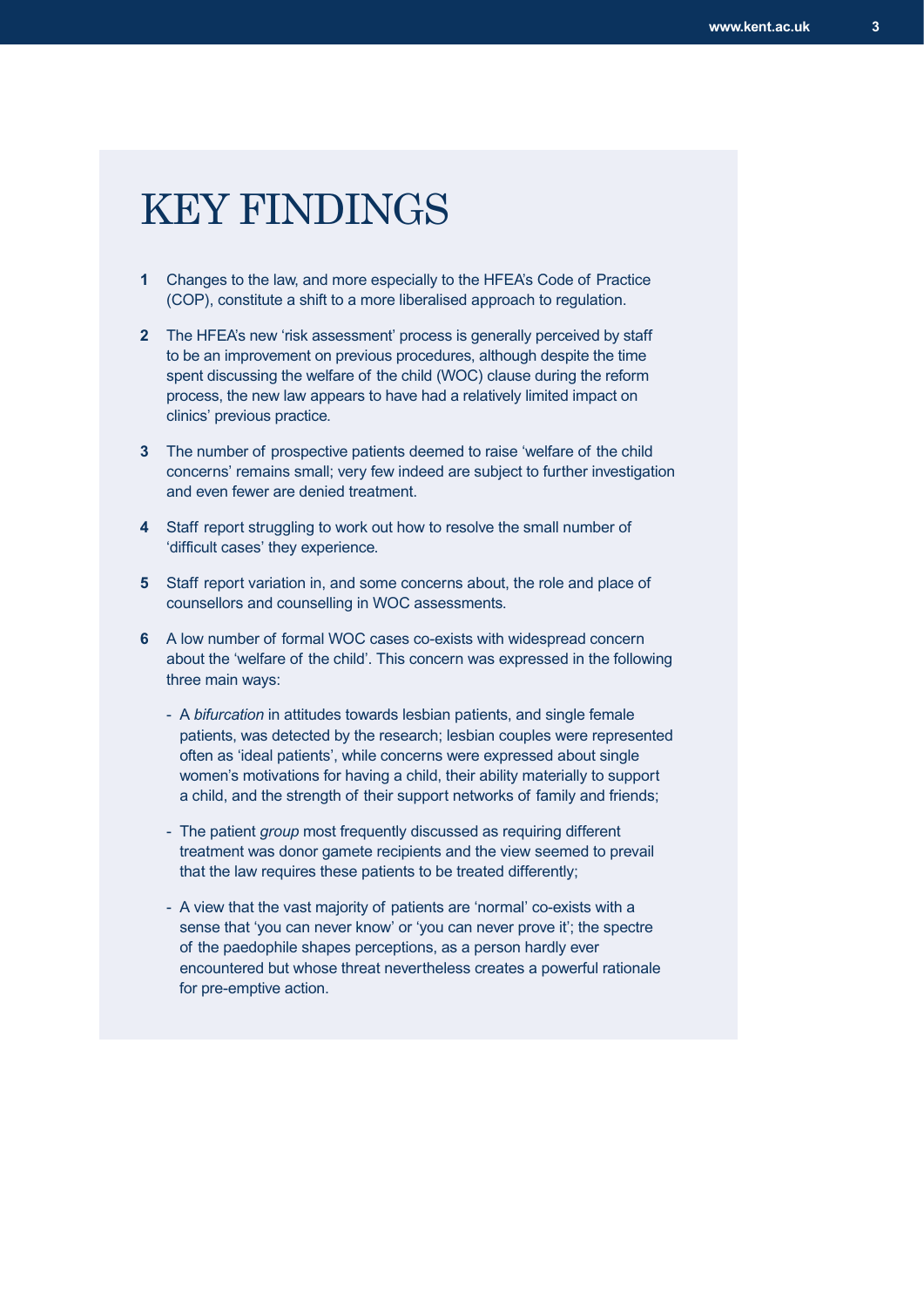# SUMMARY OF FINDINGS

**The following commentary summarises findings first from the library-based part of the research, and second from the interview study.**

# 1: THE NATURE OF THE NEW REGULATORY FRAMEWORK

Changes made in the late 2000s to the 'welfare of the child' clause of the HFE Act and to the COP arose at least in part from a perceived need to address 'unfairness' or 'discrimination', most obviously highlighted in relation to those not in heterosexual relationships – lesbian couples and single women.

The introduction by the HFEA from 2007 of a 'risk assessment' process, based around the use of a short list of questions on a form that prospective patients need to answer\*, can be understood as a 'liberalising' measure. In particular the following comprise an important departure from the previous approach:

- Advocacy of a 'light touch' approach, to streamline and simplify the WOC process.
- Guidance that clinics should approach treatment provision with a *presumption in favour of providing treatment to those who request it*, is an important shift. This presumption would operate except in the face of evidence that any child born to an individual or couple (or any existing child of their family) would face a risk of serious medical, physical or psychological harm.
- The directive that: 'in particular, patients should not be unfairly discriminated against on grounds of gender, race, disability, sexual orientation, religious belief or age' (HFEA 2007, Code of Practice 7th Edition, para G.3.3.2).

This 'liberalising' approach from the HFEA was further reinforced after the 2008 legal reforms through COP guidance on how to interpret the phrase 'the need for supportive parenting':

*It is presumed that all prospective parents will be supportive parents, in the absence of any reasonable cause for concern that any child who may be born, or any other child, may be at risk of significant harm or neglect.* Where centres have concern as to whether this commitment exists, they may wish to take account of wider family and social networks within which the child will be raised (HFEA 2009, Code of Practice 8th Edition, para 8.11, our emphasis).

- \* The HFEA risk assessment form asks:
- 1 Do you have any previous convictions relating to harming children?
- 2 Have any child protection measures been taken regarding your children?
- 3 Is there any serious violence or discord within your family environment?
- 4 Do you have any mental or physical conditions?
- 5 To your knowledge, is your child at increased risk of any transmissible or inherited disorders?
- 6 Do you have any drug or alcohol problems?
- 7 Are there any other aspects of your life or medical history which may pose a risk of serious harm to any child you might have or anything which might impair your ability to care for such a child?

The form asks patients to provide details if 'yes' is answered to any question. Each patient (both partners in a couple, and all parties in a surrogacy arrangement) must sign the form and a second section is used by the clinic to detail any further action taken. The form can be viewed here:

www.hfea.gov.uk/docs/Welfare\_of\_the\_child\_Aug\_2010.pdf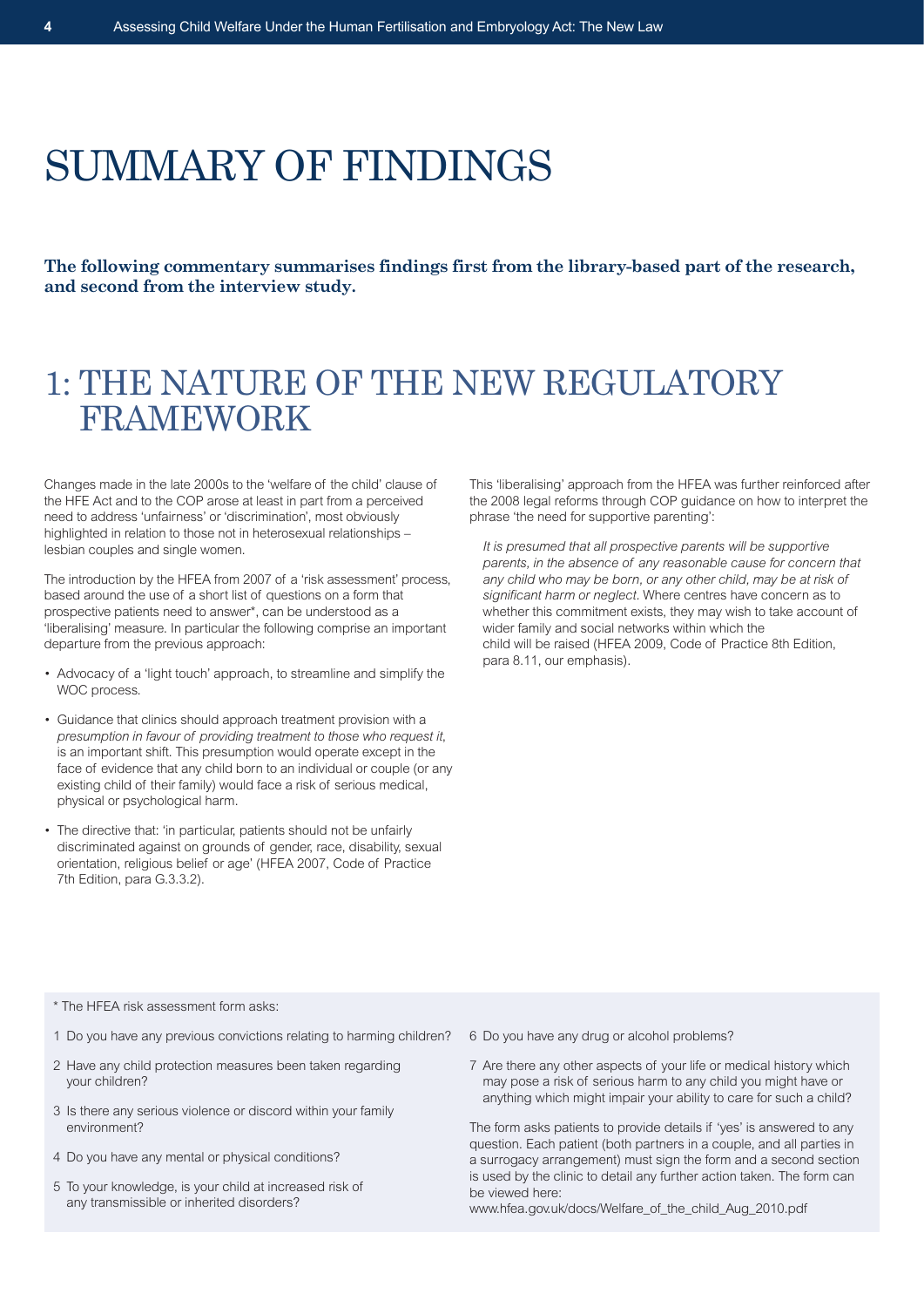# 2: WELFARE ASSESSMENT PROCEDURES AND OUTCOMES

Variations in patient experience (and so the potential for discrimination) have been reduced as clinics generally use common procedures for WOC assessments; one half of the clinics in the study used the HFEA form and almost all of the remainder used a version of the HFEA's form.

However, some forms included questions where distinctions between welfare of the child requirements, NHS funding criteria, and individual clinic protocols, were blurred. For example, some WOC forms asked patients whether, and for how long, they had cohabited with their partner, whether they had criminal convictions (not just for harming children), whether they had any existing children, or whether they smoked. One clinic used a very different form, which asked patients about their alcohol consumption and their use of antidepressants. This was explained as an attempt to reduce the number of patients being assessed as problematic, by establishing protocols for normal levels of consumption.

Most respondents had a favourable opinion of the new simplified process as they found the forms easy to use and less time-consuming.

#### *"I'm not sure it solved any welfare of the child problems, but it solved logistical paperwork."* **(Person Responsible)**

The number of patients at most clinics considered to present concerns following WOC assessment is small (see Table 1).

#### **Table 1**

| Number of cases of<br>welfare of the child<br>concern in a year | Number of clinics and clinic size<br>(by annual number of cycles of<br><b>IVF and ICSI)</b> |
|-----------------------------------------------------------------|---------------------------------------------------------------------------------------------|
| $0 - 5$                                                         | 11 clinics (4=<500 cycles, 5=<1000<br>cycles and $2=1500-2000$ cycles)                      |
| $5 - 10$                                                        | 4 clinics (1=<500 cycles, 2=800-1100<br>cycles, $1=1800$ cycles)                            |
| $10 - 15$                                                       | 3 clinics (1=400 cycles, $1=600$ cycles<br>and $1=730$ cycles)                              |
| $30 - 60$                                                       | 2 clinics (2=2000-2500 cycles)                                                              |

It appeared that a larger (unquantifiable) number did not access treatment as a result of self-exclusion or the effects of funding restrictions.

*"Of course that's incredibly difficult to quantify because they just may never turn up to clinic again and therefore we wouldn't have any evidence at all to try and quantify that figure... But is there an attrition rate along the way? Probably but difficult to quantify."* **(Person Responsible)** 

Those investigated further following risk assessment do not fall into any particular category; no evidence was found of 'group discrimination' based on sexuality or relationship status and 'hard cases' are not of a general kind (see Table 2).

#### **Table 2**

| Reasons for concern                   | Number of clinics<br>reporting cases |
|---------------------------------------|--------------------------------------|
| Mental illness (including depression) | All                                  |
| Illness: transmissible or inherited   | All                                  |
| Drugs/alcohol                         | All                                  |
| Physical illness or disability        | All                                  |
| Violence in the family environment    | 10                                   |
| Convictions for harming children      | 11                                   |

A very small number of treatment refusals result from WOC assessments (see Table 3).

#### **Table 3**

| Number of refusals to treat per year<br>on welfare of the child grounds | <b>Number of clinics</b> |
|-------------------------------------------------------------------------|--------------------------|
|                                                                         |                          |
| $<$ 1                                                                   | $\overline{c}$           |
| $1 - 2$                                                                 | 8                        |
| $3-4$                                                                   | $\mathcal{P}$            |
|                                                                         |                          |

Some respondents commented on finding it hard to resolve 'difficult cases', especially as the general approach was to find ways to be able to treat, and reference was made to a lack of support from other agencies in doing so.

*"It does work sometimes and sometimes it becomes a pain when you'll find the GP say, 'I can't provide this', or you find the social services not particularly helpful."* **(Person Responsible)**

*"We tried to get information from various sources and got nothing at all and we ended up having to say, 'Well I'm sorry, but we can't treat you because we can't get the support to say that it's OK.'"* **(Doctor)**

Examples of 'hard cases' described by respondents are provided on page 8.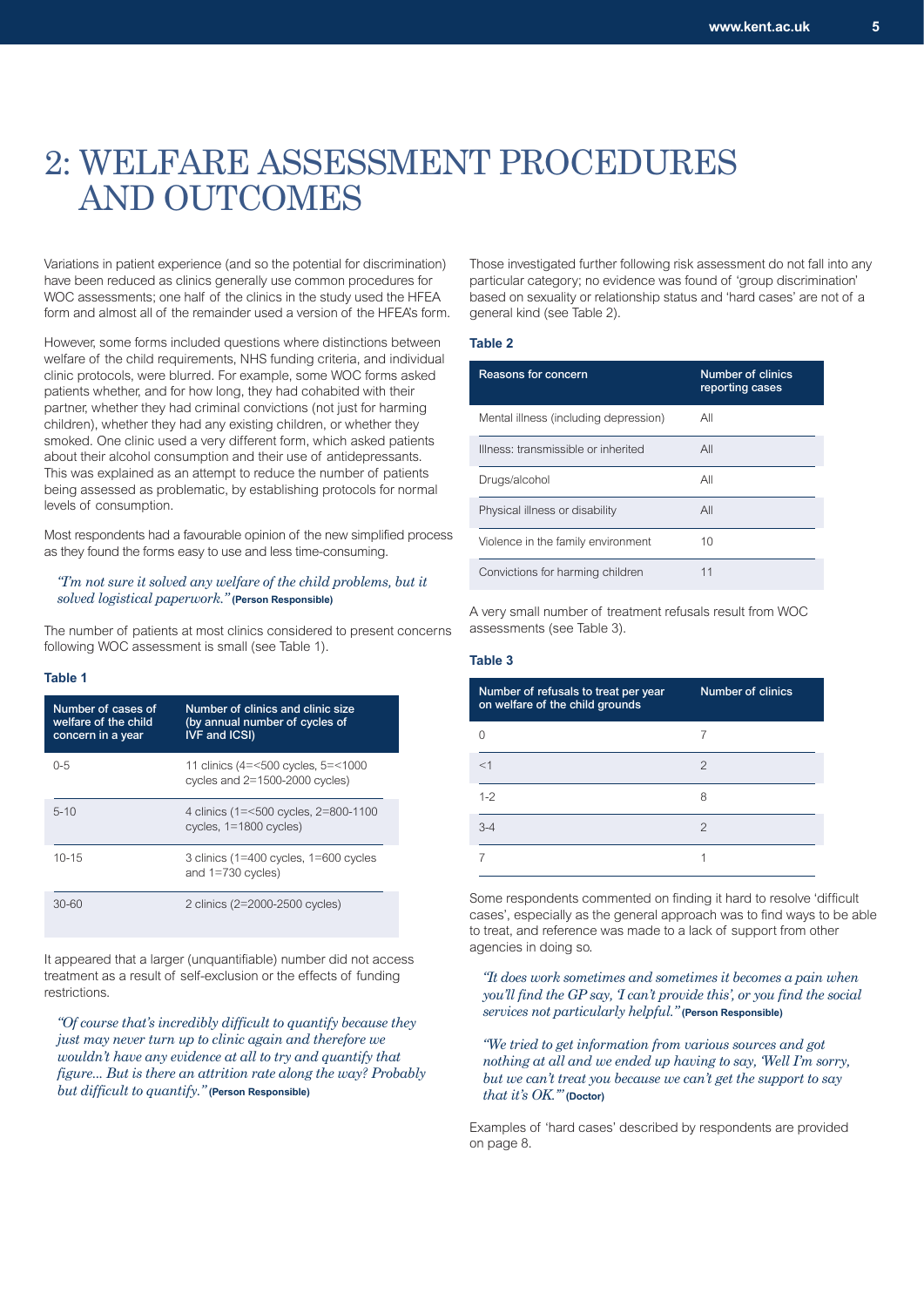# 3: NEW ISSUES IN WELFARE OF THE CHILD ASSESSMENTS

A relative disappearance of 'group' exclusions by clinics relating to perceptions of desirable family form was apparent; 'single women' or 'lesbians' were not necessarily considered problematic as patient groups by any clinics, never mind *de facto* refused treatment.

*"We've become much more comfortable treating both lesbian couples and single women and not putting them through any special hoops... to find out whether we thought they'd be good parents or not."* **(Person Responsible)**

Compared to previous studies, a notable finding was the *bifurcation* in attitudes towards lesbian patients, and single female patients. The importance of an approach characterised by 'not discriminating' was more strongly expressed in relation to lesbian couples, who were indeed represented often as 'ideal patients', with 'single women' more commonly discussed as problematic in regards to their motivations for having a child, their ability materially to support a child, and the strength of their support networks of family and friends.

*"In reality... lesbian couples are very well thought out often before they come. There still is an awful lot they have to think about, but... they're often a joy to work with because they really do think about the child and managing difference, because they're already managing difference in the fact that their sexuality is different, so they're often very, very well thought out but there's still a lot of stuff we need to discuss."***(Counsellor)**

*"We're looking at why? Why do it on your own? If you look at Susan Golombok's work, the stuff that comes out is... lesbian women couples do the best parenting. Heterosexual couples do the next best but single women struggle."* **(Counsellor)**

*"[T]hey [single women] have to see the counsellor... she has to look at whether they've got their coping mechanisms... to make sure they've got support mechanisms and things like that."* **(Nurse)**

Insofar as staff discussed a patient group as treated differently, differentiation was not mainly by merit of the *form of family* the child would grow up in, but was rather by merit of the *nature of the treatment*, namely the use of donor gametes. Some presented counselling as obligatory in this case.

*"If any couple are receiving or donating any gametes then we make it a condition of their treatment that they should receive counselling."* **(Doctor)**

*"My understanding is that she [the counsellor] says, 'you really need to tell your children, otherwise you're carrying a lie the rest of your life.'"* **(Doctor)**

*Interviewer: "If they'll be using donated gametes, do they have to go to counselling?"*

*Respondent: "In exactly the same way as a heterosexual couple. There's no discrimination at all."* **(Doctor)**

Ambiguities were generally associated with the purpose and role of counselling. Respondents reported variation in, and some concerns about the role and place of, counsellors and counselling in WOC assessments.

*"This [involvement in WOC assessment] is completely away from my counselling side... you use your counselling skills to elicit information to see what's going on, to see what's not being said, but the patient considers you to be kind of a judge in a sense and, really, to a certain extent you are, because you then determine whether or not something else comes of this matter."* **(Counsellor)**

In some clinics, there appeared to be a porous boundary between the clinic's role in assessing prospective patients' compliance with Primary Care Trust (PCT) funding criteria and their role in performing the WOC assessment. For example, as noted above, WOC assessment forms sometimes included questions apparently related to funding criteria. However, requirements to screen patients for smoking, Body Mass Index (BMI), relationship stability, age, and existing children, tended to be rationalised by staff on medical or rationing grounds.

*"They are WOC questions because... the recommendation is that we treat people who are in a stable relationship and the ethics committee here said it is considered a stable relationship where two partners live together for at least a year, so that's why we're asking how long they've been together."* **(Counsellor)**

*"That's a difficult one because I think obesity can be considered a welfare of the child issue if you consider the unborn child, because of the obstetric risk with overweight women."* **(Embryologist)**

*Interviewer: "Does the age of either parent ever get discussed as a welfare concern?"*

*Respondent: "Yes it does, because we have NHS criteria, we have upper age limits for parents and lower age limits as well, so I think if there was a very big mismatch, we might have some concerns."* **(Person Responsible)**

*Respondent: "We've changed it so that now when they come through for a licensed treatment, there's another form that they sign which is a no-smoking agreement... and they actually get told that if we think they're smoking, we can do a smokaliser test on them... And we can stop treatment if we think that's the case..." Interviewer: "And that's all to do with funding?"*

*Respondent: "Yes, and also the effect to the child – the unborn child and smoking – I mean we're not dealing with a foetus as such but... they've got to stop at this stage."*

*Interviewer: "But is it a welfare of the child issue, rather than about the effectiveness of treatment?"*

*Respondent: "I think it is a mixture."*

*Interviewer: "And can you see people being refused treatment because of smoking?"*

*Respondent: "They have been. Yes."*

*Interviewer: "So not just refused funding, but refused treatment?"*

*Respondent: "Anybody who has said on their history that they are smoking or anybody that we think is smoking, we just don't call them up."* **(Nurse)**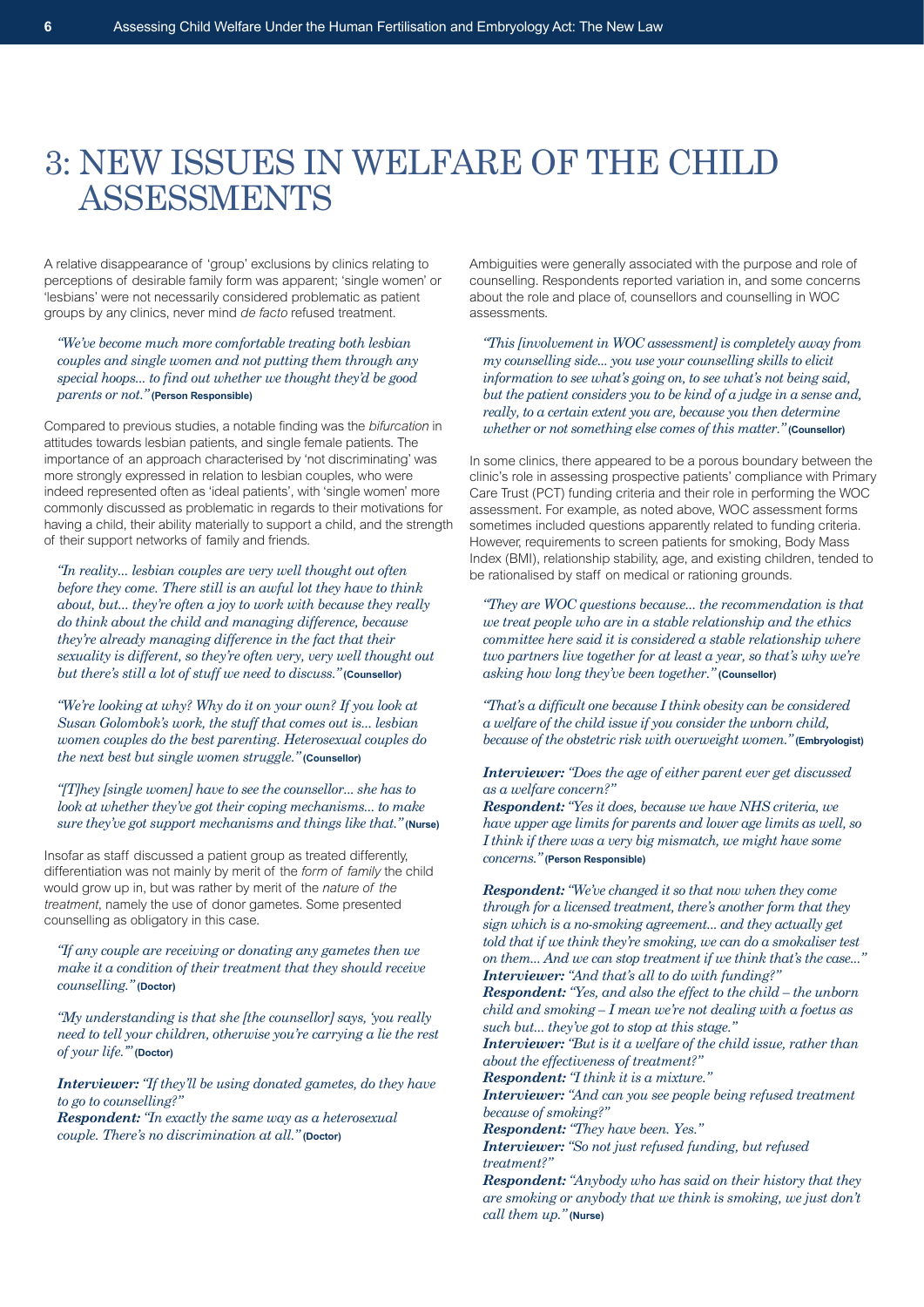## 4: PERCEPTIONS OF WELFARE OF THE CHILD ASSESSMENT

There is a strong awareness of an obligation to provide treatment that is non-discriminatory towards patients of particular social groups, and that there must be a presumption that treatment will be provided, including to those about whom 'welfare concerns' are raised, unless these concerns cannot be resolved through further investigation.

*"We've never discriminated against same sex and you mustn't. It implies that their relationships are less valid."* **(Doctor)** 

*"[W]e don't really refuse many people because we will investigate, we'll get all the evidence and then depending on what it was, we would just try to support them as much as possible and see how we can treat them."* **(Nurse)**

*"[T]here's a presumption to treat... we have to give the patient as much chance as we can to put their sort of side across..."* **(Embryologist)**

At the same time, WOC assessment is viewed as unnecessary and illiberal by very few. Rather, while the new streamlined process is generally welcomed, this is tempered by a view that giving consideration to the 'welfare of the child' is good and necessary (if difficult to achieve) and that whatever the limitations of the formal process, it is intrinsically right for staff to take some responsibility for the future child as a 'third patient'.

*"I'd say it [WOC assessment] has the same value as it had 20 years ago; a complete waste of time... the trouble is you immediately discriminate, but... I would like to think that if there was a problem, we would pick that up at consultation..."* **(Person Responsible)**

*"I'm a big fan of light regulation and I think it's really only in there [WOC assessment] because it's in the Act... I think it is a serious issue and I think if you did have concerns about welfare of the child, it's absolutely right for it to figure into your decision making but to expect clinics to make an intelligent and a reasonable assessment for that, it's a tricky one.*" (Person Responsible)

*"The idea behind it [WOC assessment]... is definitely right and proper... Unfortunately, I think many people do think it is a ticking-box exercise."* **(Doctor)**

*"Just because you don't have the same opportunity when it comes to natural conception, it doesn't matter. It doesn't mean that you shouldn't use the opportunity when you can influence what happens."* **(Doctor)**

*"I think we have a responsibility to the couples that are seeking treatment, to any children born as a result of treatment and we also have a responsibility to society as a whole, particularly when we're accessing public funding for patients... if we have concerns then I think it's our responsibility to raise those, just as we would if we saw something... an incident happening in the street."* **(Person Responsible)**

The need for WOC assessments was often justified in an ambiguous way; most reported that the vast majority of patients were 'normal', but this co-existed with an often overtly expressed sense that 'you can never know' or 'you can never prove it'. The study detected the significance of the spectre of the paedophile, as a person hardly ever encountered but whose threat nevertheless creates a powerful rationale for pre-emptive action.

*"Who is going to be honest about having been arrested as a paedophile ten years ago? They're going to hope that they're going to get away with it aren't they? It's very much taking what they say on trust... We can't get everyone to do CRB checks."* **(Counsellor)**

*"I think the obligation for our clinic is to look into the welfare of any child that might be born... you wouldn't want to bring a child into a relationship where the child was at any danger of child abuse or sexual abuse... [A]nything... that sets those alarm bells going would be something that we wouldn't want to risk."* **(Nurse)**

*"We all have to be CRB checked... is it too much to ask the patient to be CRB checked? Is that too far?... I don't have the answer but it's just something that concerned us."* **(Nurse)**

There was some confusion about the meaning of 'supportive parenting': it was taken by some to mean a new way of referring to 'need for the father', or was interpreted as '*supported* parenting'.

*"I'm not sure what is 'supportive parenting'... I think a male figure... that a child might relate to... but maybe supportive parenting is not the right word. Maybe it is the right word because I don't know what other term there would be, but it's upbringing of the child, isn't it?"* **(Person Responsible)**

*"I must admit I don't use that... but I would certainly use the word 'support': 'Is this child going to be well supported by friends and are you going to be supported by friends and relatives? What would happen if you were ill? Who would then support the child and would help them go to school? What happens if you find you're in an accident and you lost a leg?'... you know – what if, what if, what if?"* **(Doctor)**